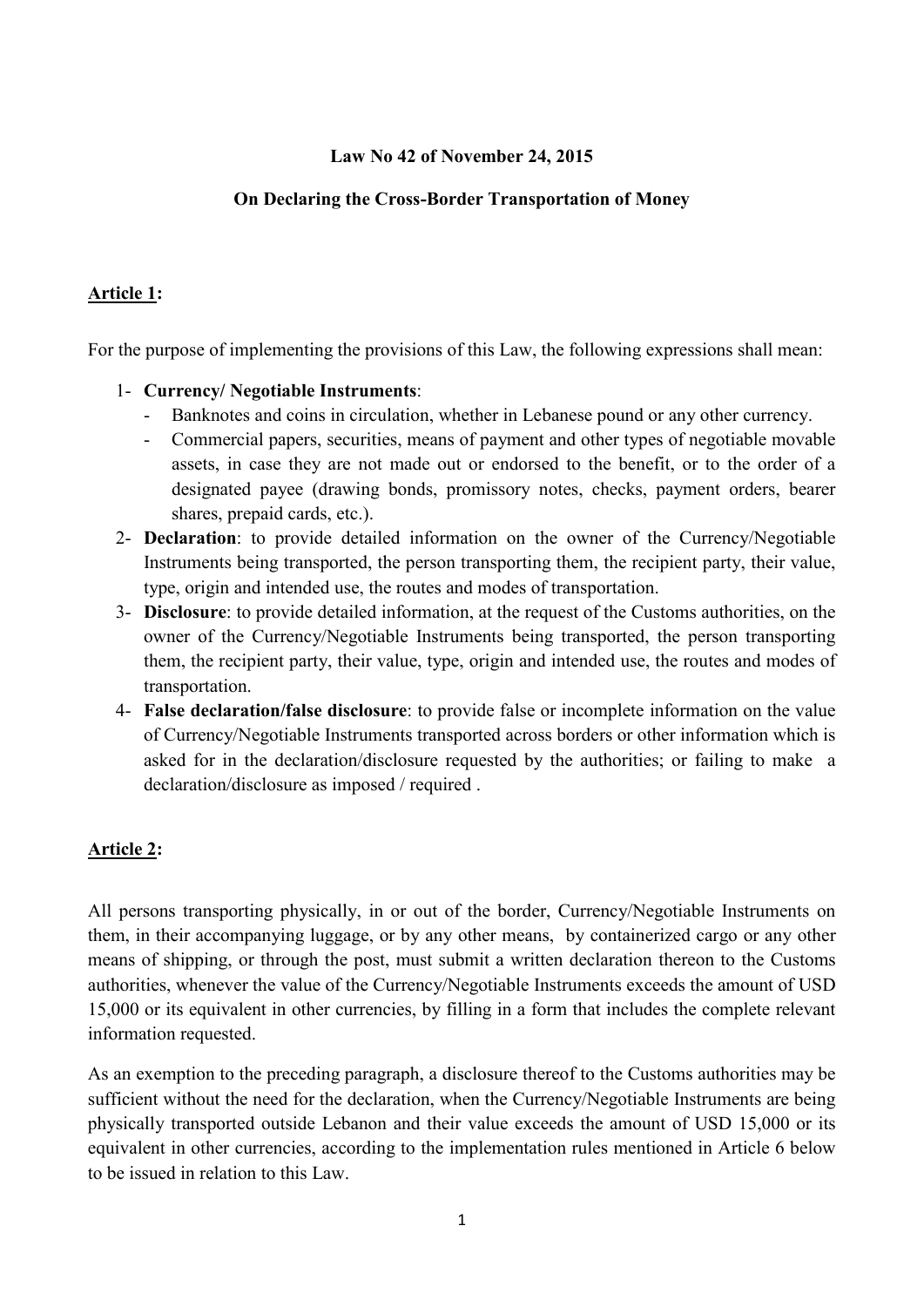### **Article 3:**

Customs authorities are empowered to search natural persons, inspect their luggage and the transportation modes referred to in Article 2 above, in order to check the accuracy of the information declared or disclosed.

In case a false declaration/disclosure is detected or suspected , or in case of non-declaration/nondisclosure, or in case of suspecting the transportation of illicit Currency/Negotiable Instruments, within the meaning of Article 1 of amended Law No 318/2001, the Customs authorities are empowered to request additional information about the transported Currency/Negotiable Instruments, to seize them and prepare relevant seizure records, after notifying the Public Prosecution of the Court of Cassation. The latter shall, within a maximum period of two days, take the appropriate decision in light of the available data, as to whether maintain the seizure or free the said Currency/Negotiable Instruments, and accordingly notify its decision to the «Special Investigation Commission» established pursuant to amended Law No 318 of April 20, 2001 on Fighting Money Laundering and Terrorist Financing.

Customs authorities shall promptly notify the «Special Investigation Commission» of the above-mentioned seizure records.

#### **Article 4:**

Customs authorities shall establish an electronic database that has the necessary safety and confidentiality specifications. All the declarations, disclosures, records, files and official documents shall be archived in the database in a way that clearly distinguishes between the declarations and disclosures referred to in Article 2 of this Law and those mentioned in Article 3 thereof.

The Special Investigation Commission shall be empowered to directly access the declarations, disclosures, records, files and official documents mentioned in Article 3 of this Law.

#### **Article 5:**

Customs authorities shall impose on any person making a false declaration/disclosure or failing to make a declaration/disclosure, a fine not exceeding ten million Lebanese pounds, not precluding any criminal prosecution as specified in the provisions of above-mentioned Law No 318.

#### **Article 6:**

The Customs Higher Council shall issue, within three months from the enactment date of this Law, and in collaboration with the «Special Investigation Commission», a decision pursuant to which it shall set the implementation rules of the provisions of this Law, notably the preparation of the declaration form mentioned in Article 2 thereof.